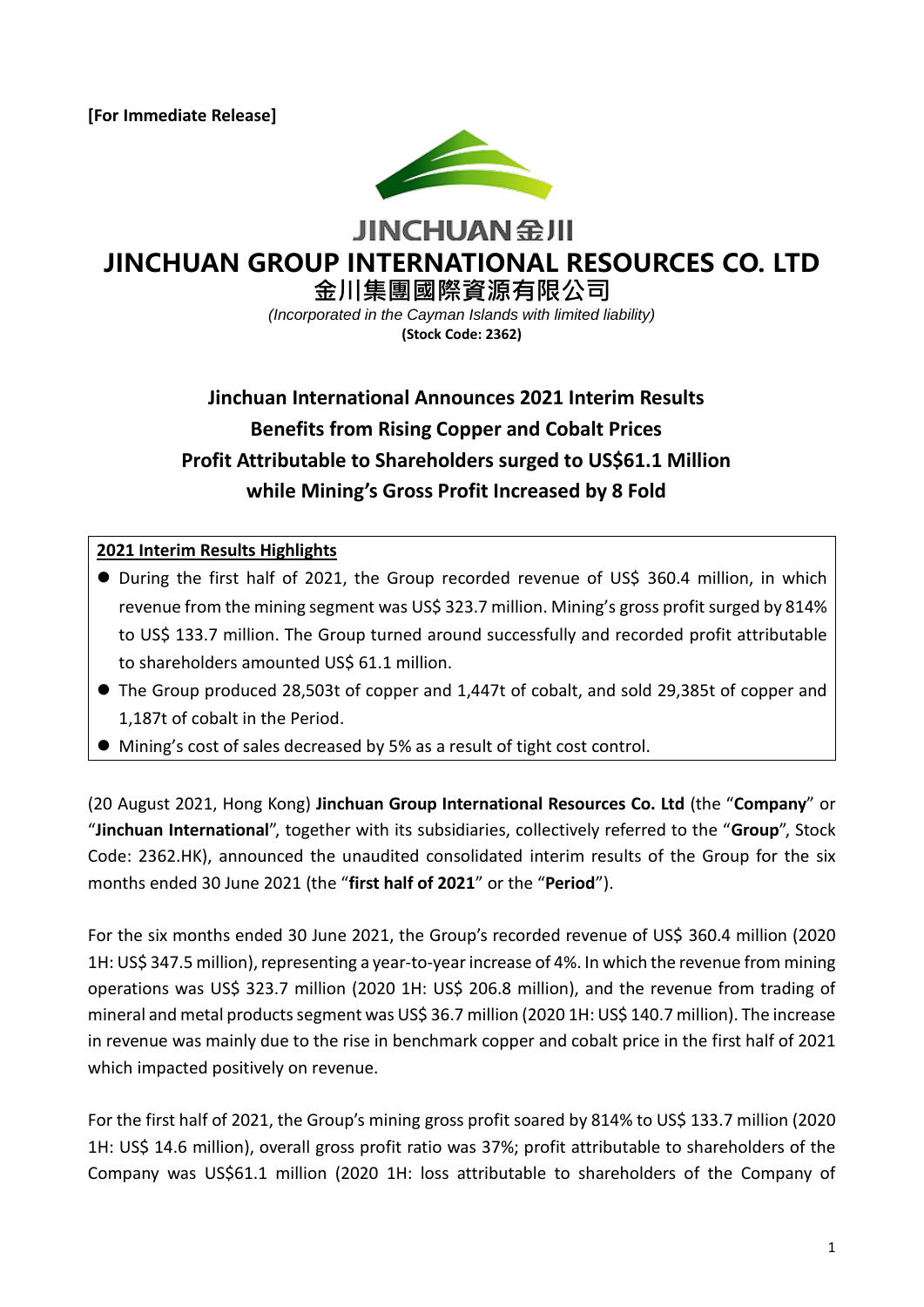US\$ 28.3 million); earnings before interest (net finance costs), income tax, depreciation and amortisation and impairment loss ("EBITDA") was US\$ 163.4 million (2020 1H: US\$ 41.3 million), representing an increase of 296%.

The significant increase in gross profit and profit attributable to shareholders of the Company for the Period were mainly because of the significant rebound of copper and cobalt prices in first half of 2021, and the strict cost control implemented throughout the Period. Cost of sales for mining operations decreased by 5% to US\$ 167.6 million (2020 1H: US\$ 175.9 million).

For the first half of 2021, the Group produced a total of 28,503t of copper and 1,447t of cobalt, and sold 29,385t of copper and 1,187t of cobalt which generated revenue of US\$ 272.7 million and US\$ 51.0 million respectively. The decrease in copper production in the Period was mainly due to the lower ore feed grade and copper recovery rate of Ruashi and Kinsenda Mine. The lower cobalt production in the Period was due to lower grade of cobalt ore mined and lower cobalt recoveries. The significant increase in copper and cobalt price by 66% and 28% respectively in the Period has led to the increase in mining operations' revenue and offset the impact of lower sales volumes.

## **Actively integrate operating resources to deal with market uncertainty**

The Group has decided to send copper concentrate produced by Kinsenda Mine to a local smelter for processing into copper blister starting from March 2020, and started selling copper blister to international market since May 2020. Due to the additional two months processing time, sales were suspended for about two months in the first half of 2020 when copper price was at the lowest point of the year. Sales turned normal in the Period and the Group is able to capture the high copper price in the Period.

In order to concentrate on the mining operation in the DRC, the Group has leased out the operating rights of Chibuluma effective from April 2021. The Group has recognized a gain on disposal of Chibuluma's mining assets of US\$1,790,000 in the first half of 2021 and has booked a US\$0.9 million floating royalty income under the lease agreement.

## **Closely follow the market development trends and seize opportunities for copper and cobalt price growth**

Copper prices fluctuate along with global policies and market conditions. LME copper price have rebounded to a historical high of US\$10,720 per tonne in May 2021. LME copper price closed at US\$9,385 per tonne by the end of June 2021, representing a gain of 103.2% compared to the lowest point in 2020. The global copper market is showing a gradual upward trend under the global strategic target of carbon neutrality. The development of new energy and electric vehicle industries will further boost the demand of copper products. The demand for copper will further increase. While the precise timing of COVID-19 to be contained is still unknown, copper fundamental factors are still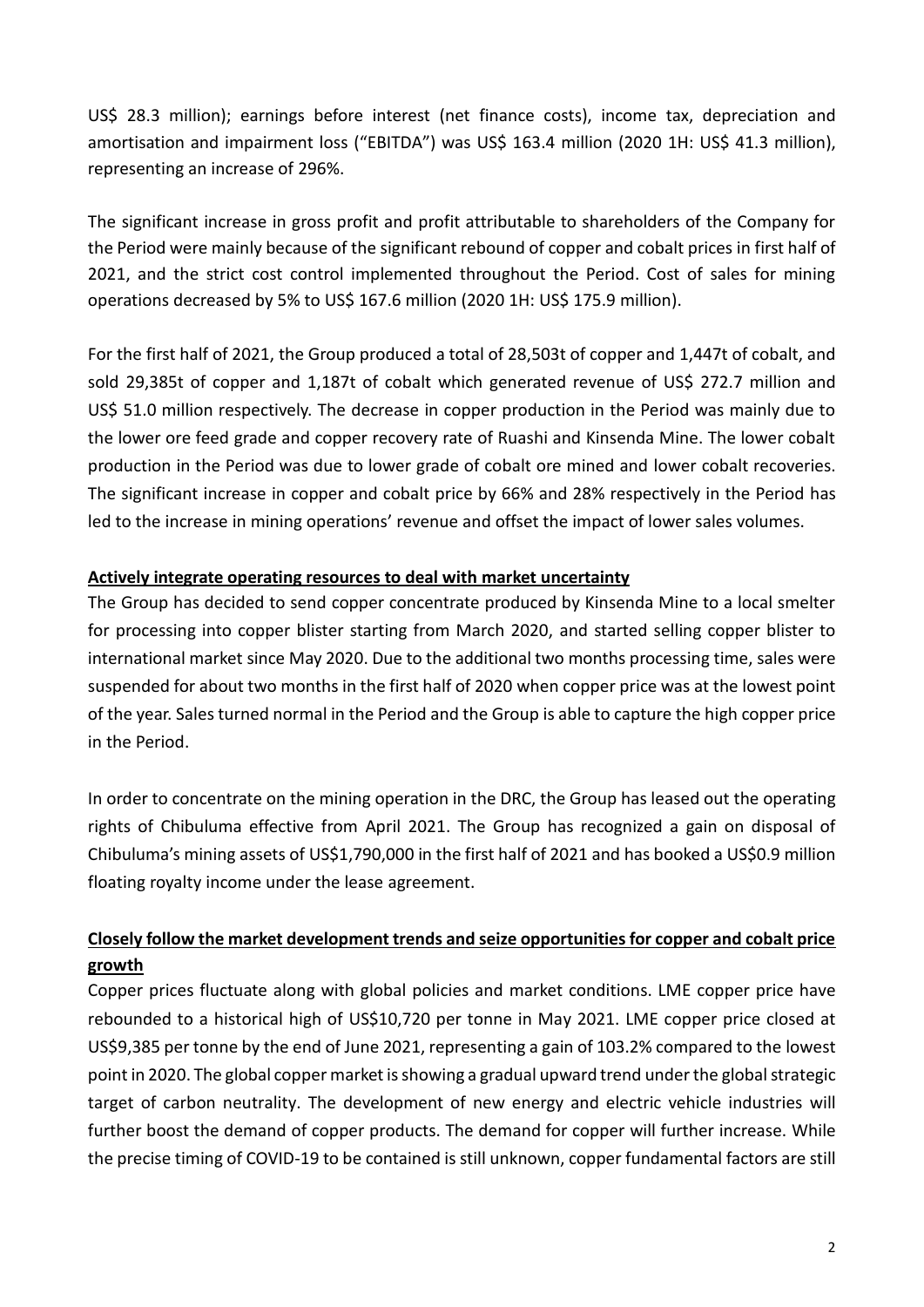strong and copper price is expected to stay strong after COVID-19 is contained.

In the case of cobalt, cobalt price has sustained a period of slow and stable growth. Analyst predicts that the long term demand for cobalt will increase from 143,000 tonnes in 2020 to 230,000 tonnes in 2025, in which EV battery sector will account for 27%. Together with the increase in non-EV battery demand by approximately 9.8% compound annual growth rate from 56,000 tonnes in 2020 to a predicted 88,800 tonnes in 2025. Together with the continuous increase in the manufacturing of alloy, industrial chemical and manufacturing of batteries, the price of cobalt will gradually rise.

As a multinational mining developer and operator, the Group will pay close attention to the local government policies and economic environments etc. We endeavour to closely monitor the aforesaid situation and to promptly adjust our strategies in response thereto. The Group's focus in the near future is the construction of the Musonoi copper-cobalt mine in Kolwezi, the DRC. Construction work at Musonoi Project has progressed well during the period. The Group has also entered into a facility agreement with the CDBC for financing the development and construction of Musonoi Project. Exploration work will continue in Ruashi's sulphide zone below oxide zone, Musonoi Project deeper area and Kinsenda Mine infill drilling.

**The Group** commented,"The Group will continuously, prudently and actively explore new business development opportunities, especially in Southern Africa for existing mines to look for growth and synergy. In addition to the existing business in Africa, the Group will actively look into the market and seek new opportunities to further inject new growth momentum into the Group. Looking ahead, the Group will continue to improve quality, efficiency and production, achieve higher profit growth, and strive to become a world-class mineral enterprise, to achieve better profitability and create further value for the shareholders of the Company."

-End-